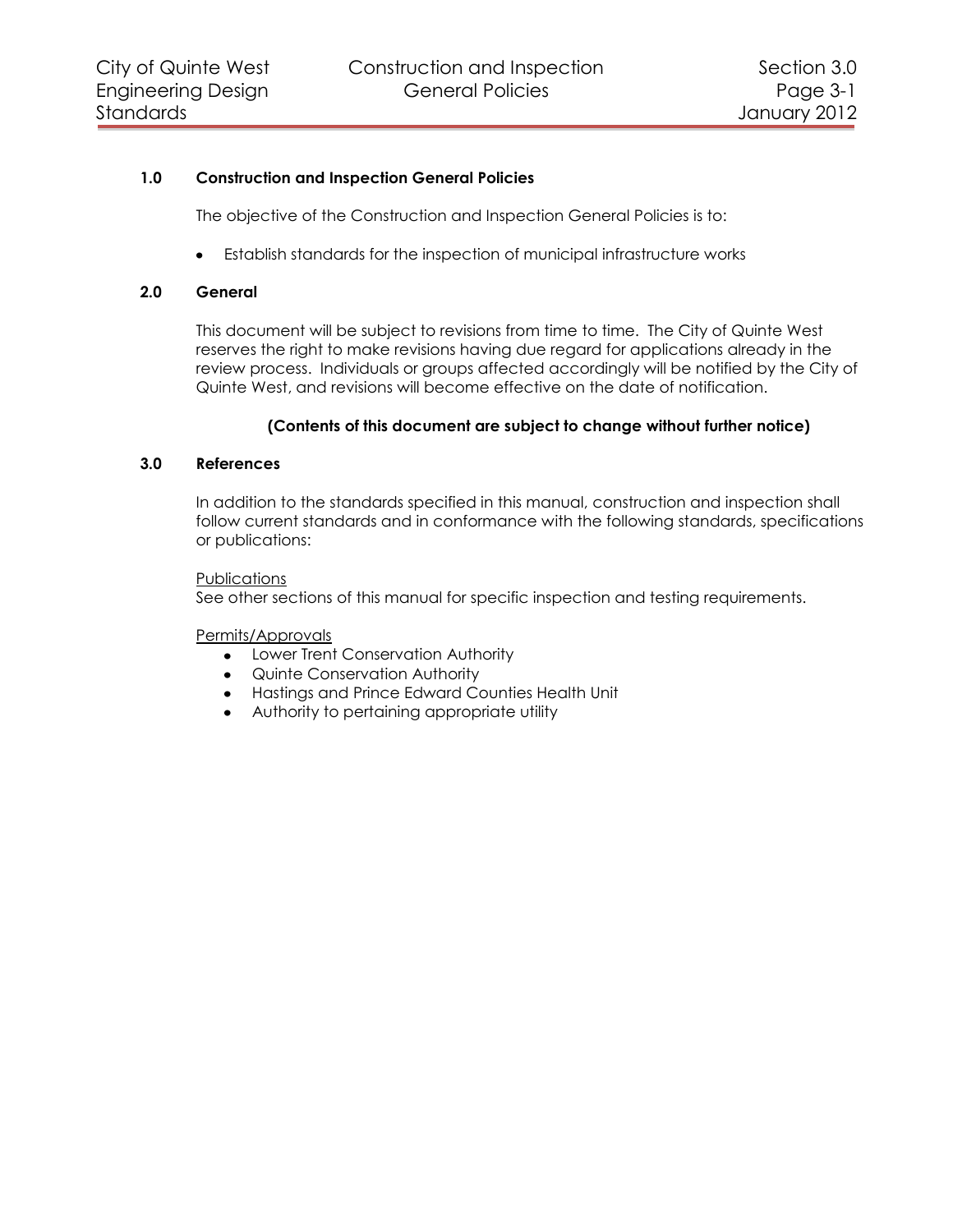# **4.0 Table of Contents**

| <b>SECTION</b> | <b>PAGE</b>                                                                                            |   |
|----------------|--------------------------------------------------------------------------------------------------------|---|
| 5.0            |                                                                                                        |   |
|                |                                                                                                        |   |
|                |                                                                                                        |   |
|                |                                                                                                        |   |
| 6.0            |                                                                                                        |   |
|                |                                                                                                        |   |
|                |                                                                                                        |   |
|                |                                                                                                        |   |
|                | 6.4 Utility Trenches, Street Lights, Boulevards, and Street Tress __________________________________ 5 |   |
|                |                                                                                                        |   |
| 7.0            |                                                                                                        |   |
| 8.0            |                                                                                                        |   |
| 9.0            |                                                                                                        |   |
| 10.0           |                                                                                                        | 8 |
| 11.0           |                                                                                                        | 8 |
|                |                                                                                                        |   |
|                |                                                                                                        |   |
|                |                                                                                                        | 9 |
|                |                                                                                                        |   |
|                |                                                                                                        |   |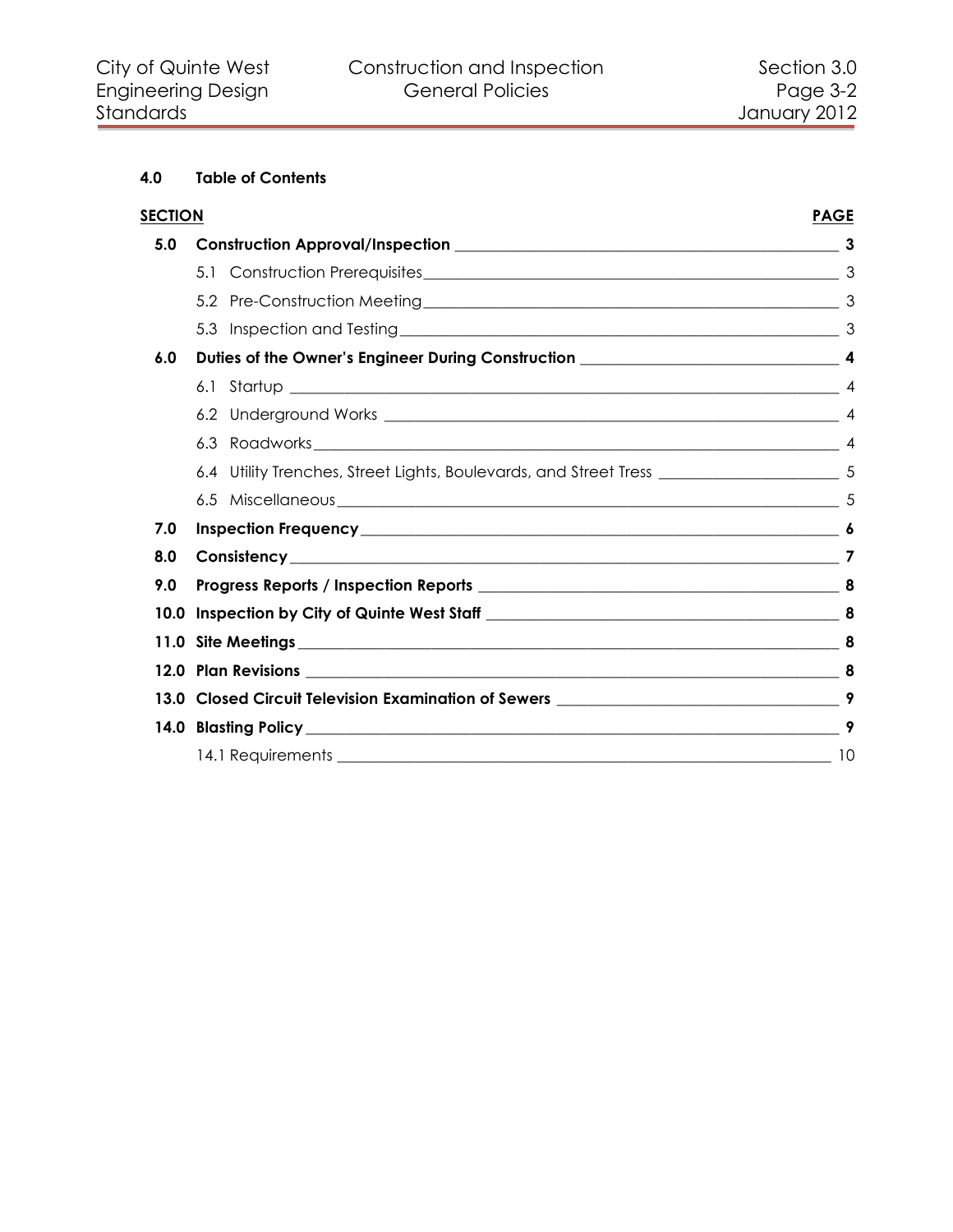## **5.0 Construction Approval/Inspection**

#### <span id="page-2-1"></span><span id="page-2-0"></span>5.1 Construction Prerequisites

The following shall be considered pre-requisites to the Commencement of Construction:

- Engineering plan approval including approval from all outside agencies having jurisdiction.
- All construction related permits / approvals in place.
- Acceptance of the owner's contract documents.
- Posting of the Certificate of Insurance and other as set forth in the Subdivider or Site Plan Agreement.
- Delivery of all forms of consent, securities and payments as provided for in the Subdivision or Site Plan Agreement.
- Execution and delivery by the Owner/Developer of the Subdivision Agreement and all deeds and easements for lands to be given to the Municipality and other public agencies.
- Delivery of 9 sets of all plans plus 2 copies of the Geotechnical report.
- A pre-construction meeting.

#### <span id="page-2-2"></span>5.2 Pre-Construction Meeting

Having met all other pre-requisites for the Commencement of Construction, the owner's engineer shall request a pre-construction meeting to be arranged through the office of the Public Works and Environmental Services Department just prior to construction. The consultant shall contact the utility companies and any other agencies, which are perceived to have an interest in the construction. It is expected that the developer's engineer and contractor will attend, as well as a direct representative of the development firm. The owner will be required to provide an approximate schedule of construction, a list of subcontractors, and a list of materials, mix designs etc., to be used in the construction of the subdivision (materials must have Municipal approval). Minutes of the meeting will be taken by the owner's engineer and circulated to all in attendance upon a draft being reviewed and approved by the Public Works Department.

In addition to any other interested parties the following must be in attendance at the preconstruction meeting: the Owner's Engineer and their Site Inspector, the General Contractor's representative and City of Quinte West staff as required. At the City's discretion, other sub-consultants, as applicable. Notification of the pre-construction meeting will be sent by facsimile to other utility companies.

#### <span id="page-2-3"></span>5.3 Inspection and Testing

All works to be constructed shall be inspected and tested under the direction of a Professional Engineer as approved or designated by the City's Director of Public Works and Environmental Services. The owner's engineer's designate inspector shall be approved by the Municipality before providing inspection for the approved development. The Municipality or a representative of the Municipality will provide periodic part time inspection at pertinent inspection intervals.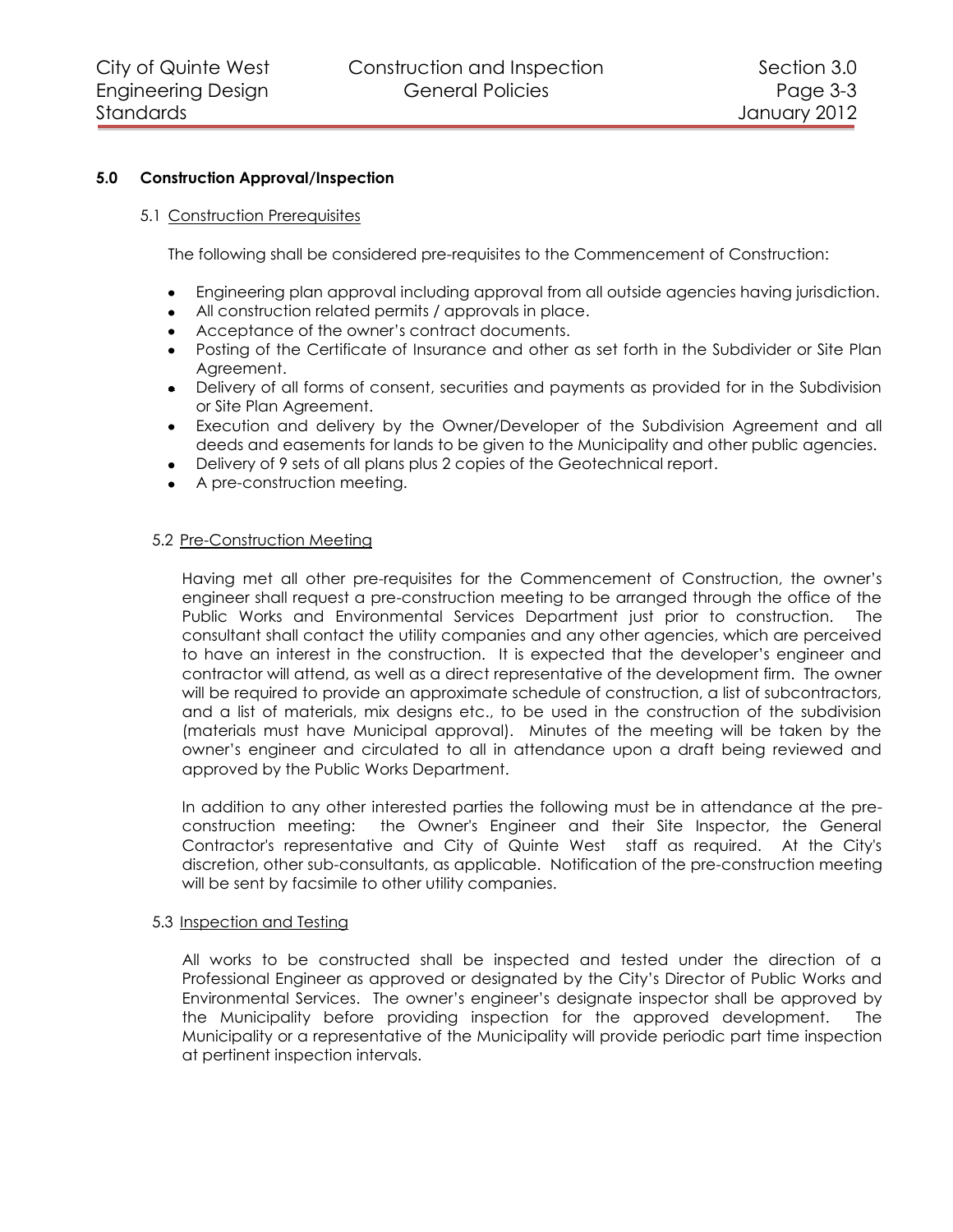# **6.0 Duties of the Owner's Engineer During Construction**

<span id="page-3-0"></span>The owner's engineer shall ensure that an approved construction inspector is present on site for the purposes of ensuring quality control during construction. The following functions are considered mandatory:

## <span id="page-3-1"></span>6.1 Startup

- Attend pre-construction meeting
- Check all benchmarks on the plan for accuracy
- Check elevations of any receiving sanitary or storm sewers to ensure conformance with plan elevations
- Check for adequate control for layout i.e. survey bars
- Obtain asphalt curves, asphalt and concrete mix designs, sieve analysis, and aggregate sources - to be forwarded to the Municipality and the chosen Testing Company

## <span id="page-3-2"></span>6.2 Underground Works

- Record top of rock elevations
- Check horizontal and vertical alignment and grades of all works
- Verify acceptability of material on site
- Inspect bedding installation and confirm proper compaction
- Inspect coverage of sewer pipes and verify clearances
- Check to make sure sufficient cover on watermain
- Check manhole and catchbasins locations to ensure they meet plan dimensions
- Check tops of maintenance holes and catchbasins to ensure they are low enough to accommodate frames and grates plus at least one lift of moduloc and mortar bed for frame and grate
- Ensure all maintenance holes are properly benched and have sufficient rungs;  $\bullet$
- Complete all necessary testing for sanitary sewer system (air test, mandrel, leakage, etc.) as well as for watermains (continuity of tracer wire, chlorination, etc.) and record information
- Record all "As-Built" information and complete lateral sheets for each lot
- Check final elevations for frame and grates of all maintenance holes, catchbasins and ditch inlets, which are not in the pavement

#### <span id="page-3-3"></span>6.3 Roadworks

- Check sub base to make sure it is to grade; complete compaction testing
- Complete compaction testing and testing of granular materials
- Check curb grades, location and layout
- Ensure all storm inlets are in accordance with the approved design elevation
- Take air tests, slump tests, and cylinders on all concrete pours (curb and sidewalk)
- Check final road base elevations prior to base course asphalt to ensure proper crown and proper depth between top of base and top of gutter
- Ensure manhole frames and grates are constructed to the proper grade and cross fall at  $\bullet$ base course asphalt grade including all gate valve boxes
- Sample both surface and base course asphalt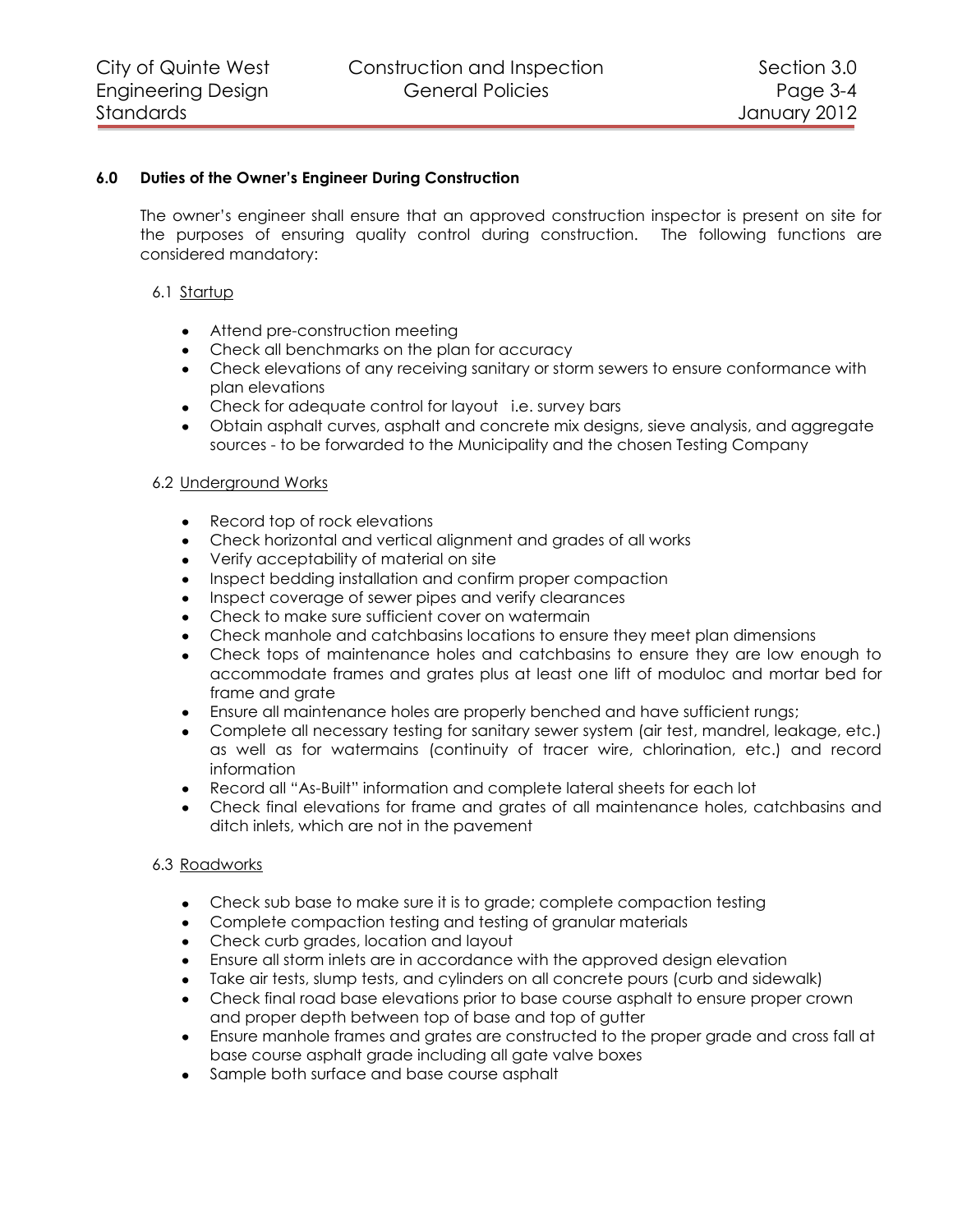- Prior to surface course asphalt, confirm and witness CCTV; CCTV reports and tapes to be reviewed and commented upon
- Prior to surface course paving, make sure all manhole and catchbasin frames are properly adjusted including all gate valve boxes
- Ensure all ditch inlet structure grates and storm outfall grates are properly secured
- Check sidewalk alignment and grades
- Check sidewalk base material and compaction, check sidewalk forms to ensure proper thickness

# <span id="page-4-0"></span>6.4 Utility Trenches, Street Lights, Boulevards, and Street Trees

- Check locations and depth of utility trenches
- Check locations of ducts
- Check location and grade of transformer pads, pedestals, etc.
- Ensure road crossings and utility trenches are properly backfilled and compacted
- Check location of street lights and ensure they are vertical
- Sod and landscaping is checked at acceptance for compliance
- Confirm stakeout of street trees and confirm species planted

# <span id="page-4-1"></span>6.5 Miscellaneous

- If required by the Municipality complete weekly progress reports which are forwarded to the Municipality which details the work completed, identifies significant deficiencies, details progression of work versus the contractors schedule of work, appends all test results, etc.
- Certification from a Professional Engineer that the works have been installed in accordance with the approved engineering drawings; both at above and below ground stages of construction
- Complete deficiency inspections and reports
- Verify security reduction requests
- Check all rip rapped areas for dimensions, grade, size, and quality of rock and installation of filter cloth
- Check all storm water management facilities for grade and dimensions
- Check all major drainage swales and rear yard swales for grades and alignment
- Monitor construction of berms and noise attenuation fences
- Monitor construction in park areas
- Check construction of walkways and fencing
- At completion of all landscaping, check fire hydrant flange elevation to ensure the minimum 150 mm clearance
- Check all gate valves and curbstops for visibility and operation
- Tie in all maintenance holes and gate valves which are not in the pavement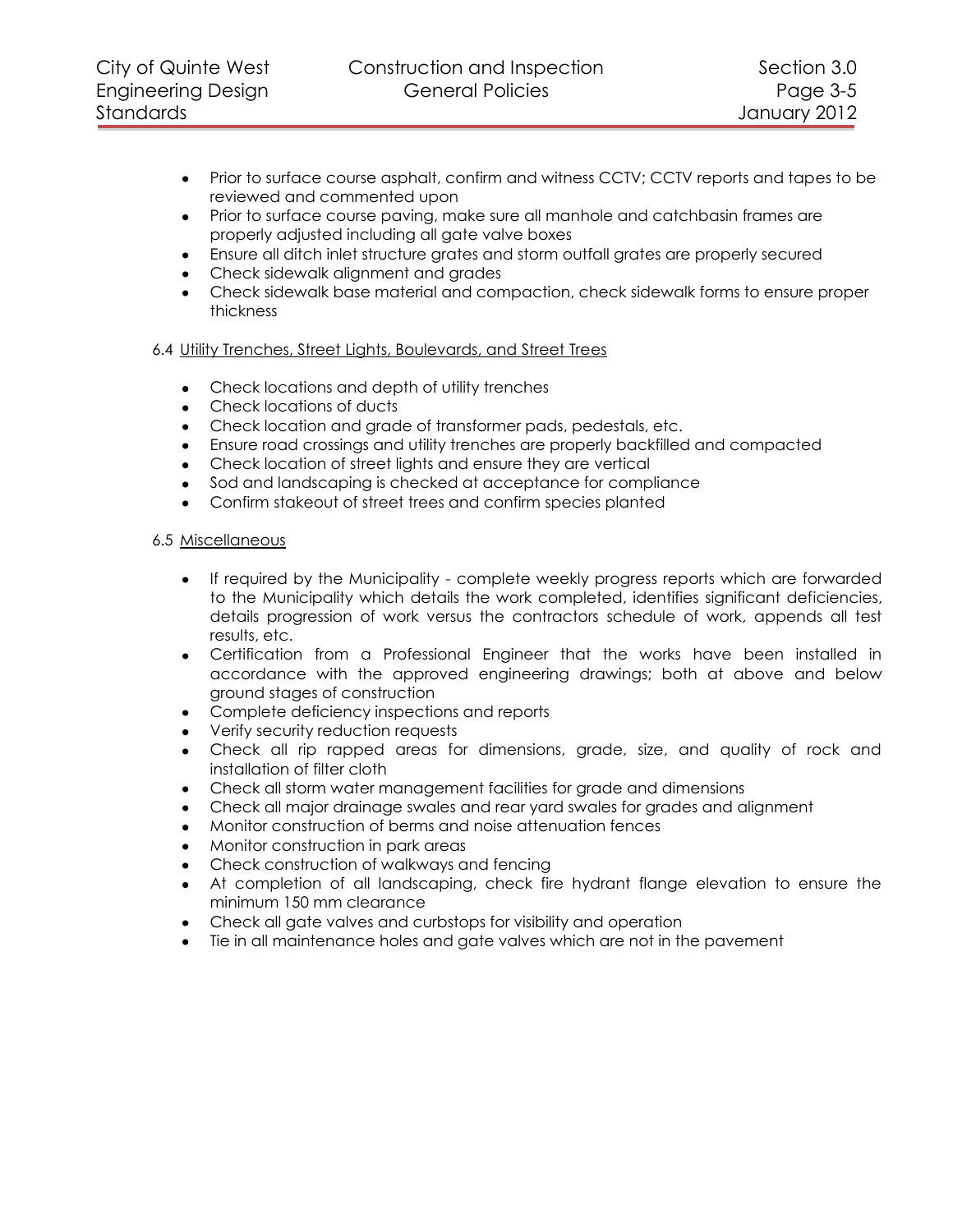# **7.0 Inspection Frequency**

<span id="page-5-0"></span>The owner's engineer shall ensure that quality control and inspection frequency is carried out in accordance with the following criteria:

| <b>Inspection Frequency</b>                             |                           |                     |  |  |  |
|---------------------------------------------------------|---------------------------|---------------------|--|--|--|
| <b>Type of Operation</b>                                | Owner's Engineer          | City of Quinte West |  |  |  |
| Pre- Construction Meeting                               | Α                         | A, M                |  |  |  |
| Clearing and Grubbing                                   | P                         | A                   |  |  |  |
| Stripping topsoil                                       | P                         | A                   |  |  |  |
| <b>Below Ground Works</b>                               |                           |                     |  |  |  |
| Check bench marks & Control Bars                        | A                         | A                   |  |  |  |
| Check Trenching, Bedding, and Backfilling<br>Operations | F                         | $\overline{A}$      |  |  |  |
| Verify Acceptability of Materials                       | P                         |                     |  |  |  |
| Check Layout & Monitor installation of below            | $\overline{\mathsf{F}}$   | $\frac{A}{A}$       |  |  |  |
| ground works                                            |                           |                     |  |  |  |
| Monitor Testing of Watermain (leakage)                  | F                         | A, M                |  |  |  |
| <b>Monitor Chlorination (Water)</b>                     | F                         | A, M                |  |  |  |
| Monitor Testing of San. Sewer and                       | F                         | A, M                |  |  |  |
| maintenance holes                                       |                           |                     |  |  |  |
| Utility trenching (Electric, Telephone, Cable,          | P                         | A                   |  |  |  |
| Gas)                                                    |                           |                     |  |  |  |
| <b>Utility Trench Backfill</b>                          | F                         | Α                   |  |  |  |
| Compile Information and Prepare As-Built                | F                         |                     |  |  |  |
| drawings                                                |                           |                     |  |  |  |
| <b>Above Ground Works</b>                               |                           |                     |  |  |  |
| Checking grade and layout of all above                  | F                         | A                   |  |  |  |
| ground works                                            |                           |                     |  |  |  |
| Monitor Road sub excavation and placement               | F                         | A, M                |  |  |  |
| of Granulars                                            |                           |                     |  |  |  |
| Check Rough grading of boulevards                       | P                         | A                   |  |  |  |
| Check pre grading of lots /Swales/Parkland/             | P                         | $\overline{A}$      |  |  |  |
| <b>Storm Ponds</b>                                      |                           |                     |  |  |  |
| Check base asphalt                                      | F                         | A, M                |  |  |  |
| Check streetlight installation and wiring               | F                         | A                   |  |  |  |
| Check curb and gutter installation                      | F                         | A, M                |  |  |  |
| <b>Check Sidewalk installation</b>                      | F                         | A, M                |  |  |  |
| Walkways                                                | F                         | A                   |  |  |  |
| Fencing (Noise, Berms, Misc.)                           | Ρ                         | A                   |  |  |  |
| <b>CCTV</b> sewers                                      | F                         | A                   |  |  |  |
| Check top course asphalt                                | F                         | A, M                |  |  |  |
| <b>Boulevard Landscaping</b>                            |                           | A                   |  |  |  |
| Park Landscaping/Street Trees                           | $\boldsymbol{\mathsf{A}}$ | A                   |  |  |  |
| Other                                                   |                           |                     |  |  |  |
| Prepare weekly progress reports                         | A                         | A, M                |  |  |  |
| Security reduction requests                             | A                         | A, M                |  |  |  |
| Administering deficiency inspections                    | A                         | A, M                |  |  |  |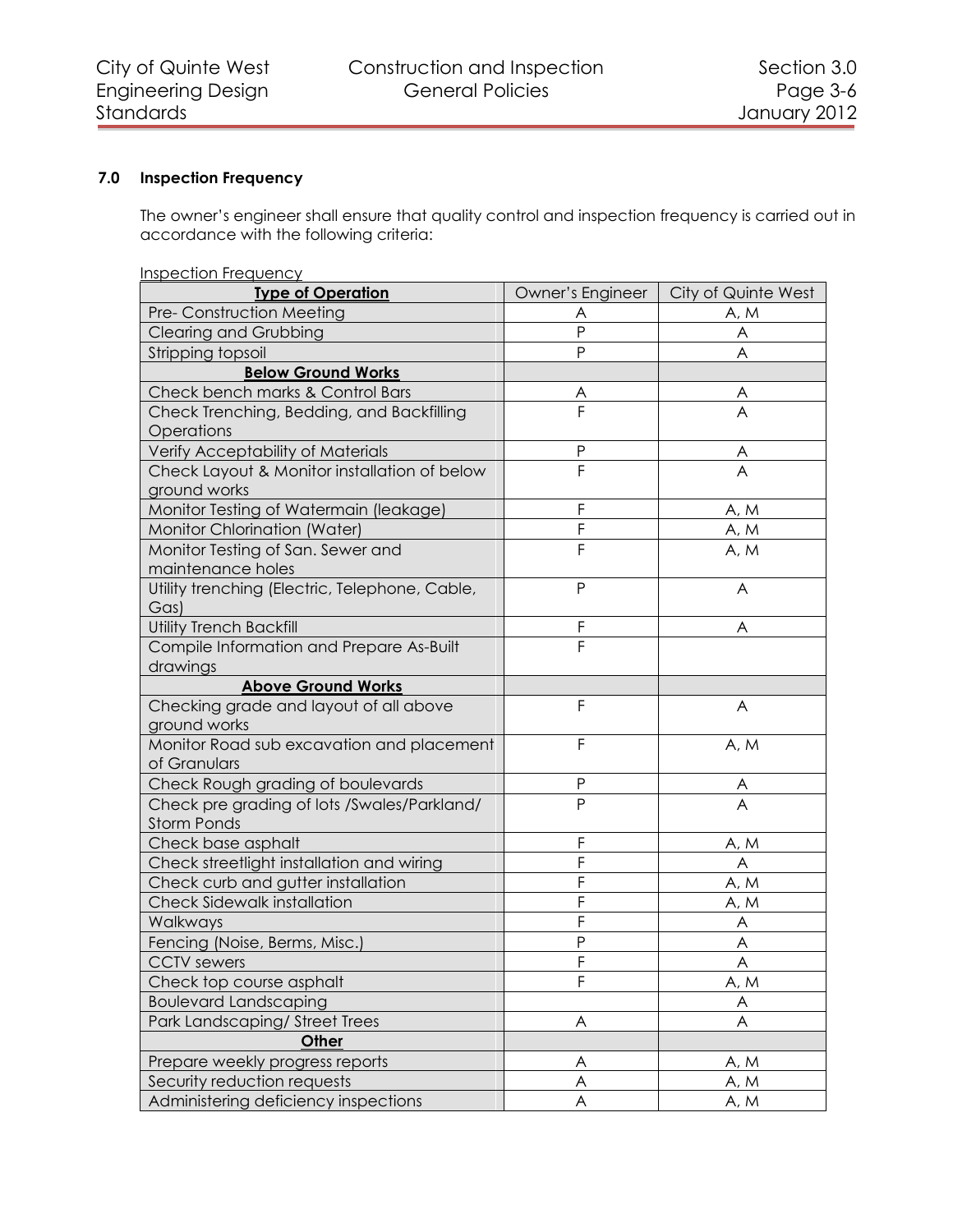F= Full time inspection

P= Part time inspection

A= As required to establish compliance

M= Indicates mandatory involvement by City of Quinte West – Public Works/Engineering Services staff

Testing Requirements

| Area                     | Min. $%$   | Minimum                    | <b>Test Location/Identification</b>  |
|--------------------------|------------|----------------------------|--------------------------------------|
|                          | Compaction | Frequency/Intervals*       |                                      |
| Mainline Sewer           | 98         | 50 meters at random        | Street, Distance from Downstream     |
| – Bedding,               |            | depths, 0.3 meters max.    | manhole                              |
| Cover and                |            | lift for first 150 m and   |                                      |
| <b>Trench Backfill</b>   |            | every 100 m thereafter     |                                      |
| Mainline Water           | 98         | 50 meters at random        | Street, Station, and Offset          |
| Main-Bedding,            |            | depths, 0.3 meters max.    |                                      |
| Cover and                |            | lift for first 150 m and   |                                      |
| <b>Trench Backfill</b>   |            | every 100 m thereafter     |                                      |
| Road Subgrade            | 100        | 50 meters at random        | Street, Station, and Offset          |
| <b>Utility Crossings</b> |            | depths, 0.3 meters max.    |                                      |
|                          |            | lift for first 150 m and   |                                      |
|                          |            | every 100 m thereafter     |                                      |
| Service                  | 98         | First 2 trenches and every | Lot Number                           |
| Trenches                 |            | trench thereafter          |                                      |
| (Water,                  |            |                            |                                      |
| Sanitary, Storm)         |            |                            |                                      |
| Curb & Gutter            | 100        | 50 meters at random        | Street, Station, and Offset (left or |
| Sidewalk                 |            | depths, 0.15 meters max.   | right)                               |
|                          |            | lift                       |                                      |
| <b>Granular Road</b>     | 100        | 50 meters, 0.15 meters     | Street, Station, and Offset (left or |
| <b>Base</b>              |            | max. lift                  | right)                               |
| Asphalt                  | 100        | 50 meters, each lane       | Street, Station, and Offset (left or |
|                          |            |                            | right)                               |
| Existing                 | 100        | Random                     | Lot or House Number and              |
| Driveway                 |            |                            | distance                             |
| Reinstatement            |            |                            |                                      |

NOTE: All measurements are to be in metric units.

<span id="page-6-0"></span>\* Testing shall be done at all changes of soil types and/or types of mechanical compaction.

# **8.0 Consistency**

The owner's engineer shall make every reasonable attempt to maintain consistency in regard to on site inspection. If an alternate inspector is to be assigned to the project the owner's engineer shall notify the Public Works and Environmental Services Department and obtain his or her concurrence. If unforeseen circumstances require the immediate substitution of the designated inspector the Public Works Department shall be notified as soon thereafter as possible.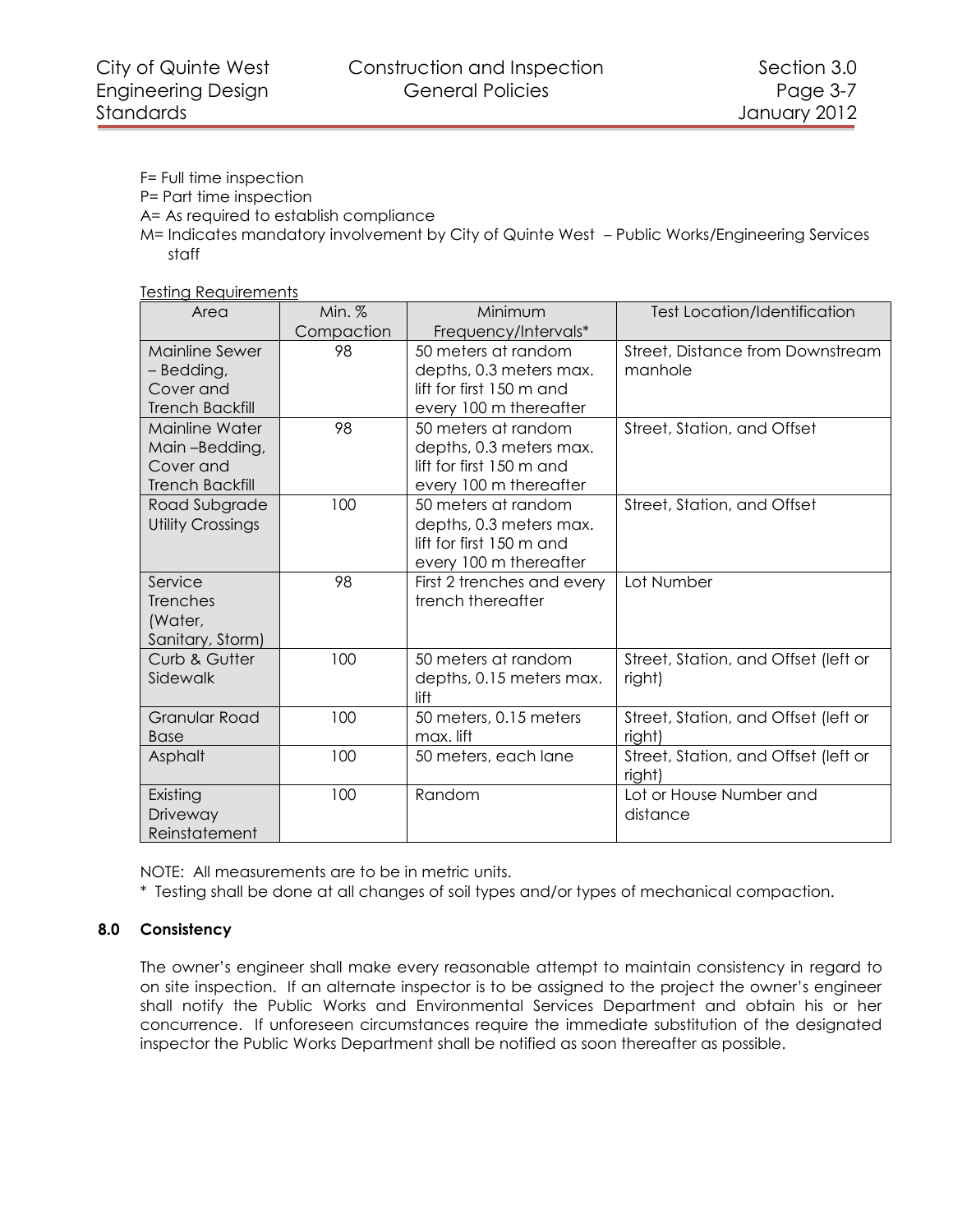## <span id="page-7-0"></span>**9.0 Progress Reports / Inspection Reports**

Progress Reports and Inspection Reports may be requested by City Staff at any time throughout the duration of the project. The owner's engineer shall prepare bi-weekly reports indicating:

- Works completed
- Daily work log sheets  $\bullet$
- Works in progress
- Any change orders and/or directions to the contractor involving issues of non-compliance
- Adherence to the construction schedule
- All records confirming satisfactory completion of the works. Records shall include;
	- $\checkmark$  Grading sheets
	- $\checkmark$  Flow ratings for each hydrant
	- $\checkmark$  Lot servicing details and locate cards
	- $\checkmark$  Leakage test results of both water and sanitary sewer systems as set forth in the OPSS
	- $\checkmark$  Mandrel test results of plastic sewer mains as set forth in the OPSS.
	- $\checkmark$  Water main disinfection test results as set out in the OPSS.
	- $\checkmark$  Compaction results
	- $\checkmark$  CCTV reports and videos
	- $\checkmark$  Portland cement concrete test results
	- $\checkmark$  Asphaltic concrete test rests (all lifts)

Upon completion, copies of the bi-weekly report are to be furnished to the City's Public Works and Environmental Services Department for internal distribution

#### <span id="page-7-1"></span>**10.0 Inspection by City of Quinte West Staff**

The City of Quinte West staff will attend the site at periodic and random intervals to ensure that the level of inspection is adequate. Where inspection is being carried out by the owner's engineer, all costs incurred by the City in attending to the periodic and random inspections will be invoiced to the Owner in accordance with the subdivider's agreement. Payment shall be due as set out in the subdivision agreement. Any and all information regarding the work in progress shall be made available on request to the City's inspection personnel. Not limiting the generality of the forgoing the owners engineer shall notify the City of Quinte West at least 48 hours in advance of all key steps in the construction process. The owner will provide the Public Works and Environmental Services Department with a statement signed by a professional engineer certifying that all works were inspected and that they adhere to the plans and specifications approved by the City of Quinte West.

#### <span id="page-7-2"></span>**11.0 Site Meetings**

Site meetings may be called by the Public Works and Environmental Services Department as required to monitor the work in progress and to discuss and resolve matters of mutual interest or to resolve any on site difficulties.

## <span id="page-7-3"></span>**12.0 Plan Revisions**

Engineering Drawing revisions are to be reviewed and approved by the Municipality prior to issuance. Requests for design alterations shall be coordinated by the owner's engineer who shall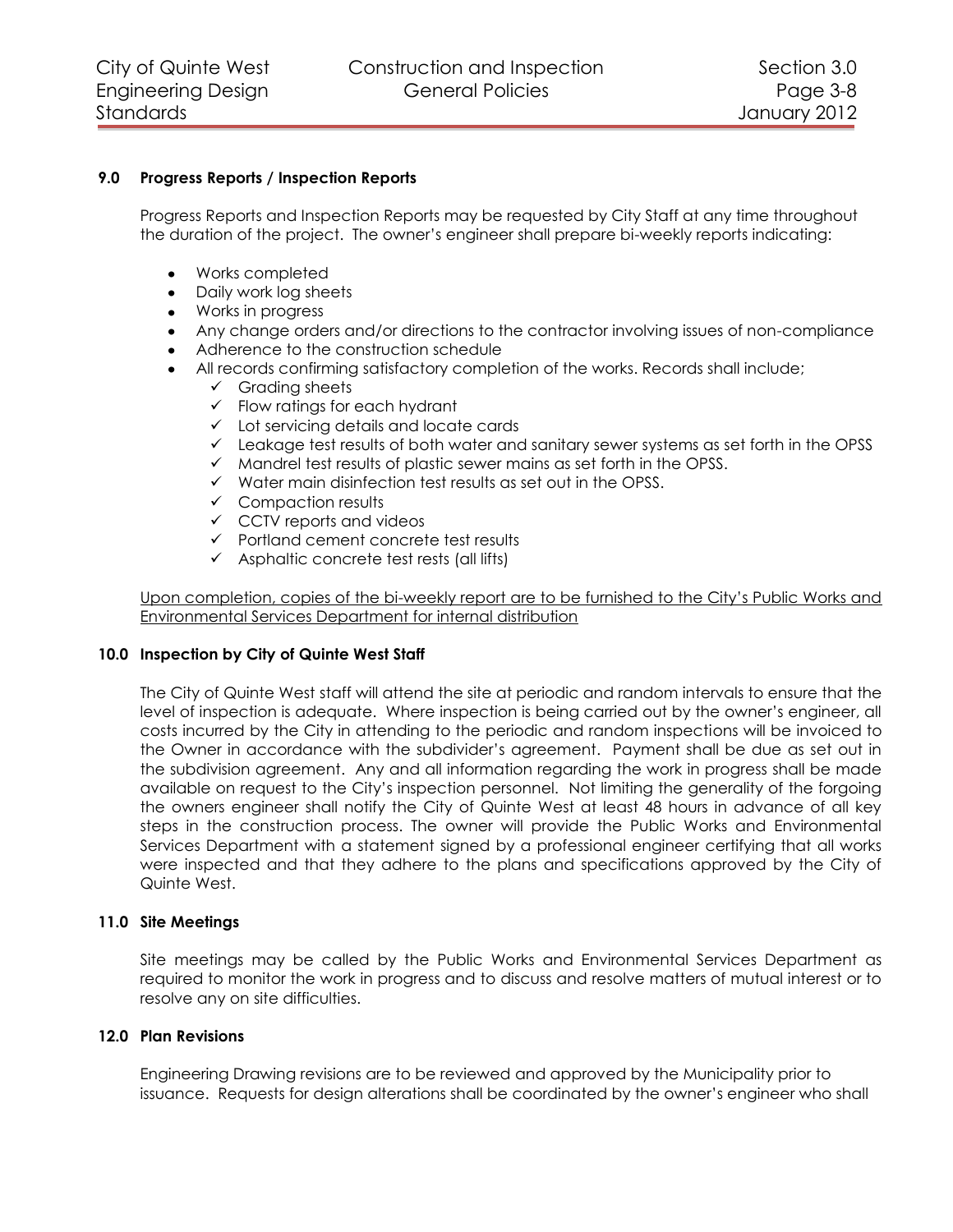submit copies of the proposed revision to the Planning and Development Department together with a covering letter outlining the nature of the change. The number of plan copies required for review will be determined by the City's Planner depending upon the nature of the proposed revision at which time he/she will determine the need to involve other Departments. Upon approval by the Director of Public Works and Environmental Services, other affected agencies may be contacted. Upon all necessary approvals being granted, eight (8) copies of the revised plan(s) shall be submitted to the Municipality for internal use and for distribution to inspection personnel on site.

## <span id="page-8-0"></span>**13.0 Closed Circuit Television Examination of Sewers**

The video examination shall extend throughout the entire length of sanitary and storm sewer systems as identified and shall include the submission of a report both in video and written form.

Prior to any video examination the systems shall be flushed and cleared of all heavy silts, clays, sludge, and other foreign material.

The examination shall be carried out prior to the application of the first lift of asphalt. A schedule as to the timing of the examination shall be provided to the City one week in advance of the inspection-taking place.

The examination shall be carried out in the presence of the City's designated representative who shall assist in the co-ordination of the work.

The report format shall be unedited, DVD color format, together with a written report comprised of the following components:

- Size of pipe  $\bullet$
- Type of pipe
- Length of pipe (run length to be from manhole to manhole or dead end);
- The City's manhole numbering system as identified and where possible a corresponding house number
- $\bullet$ Size, type and condition of maintenance holes;
- Location of all problem areas referenced to the run's starting point;
- A colored picture of all problem areas;  $\bullet$
- Location of all intermediate branch connections referenced to the run's starting point;  $\bullet$ and
- A key map indicating manhole numbers.

#### <span id="page-8-1"></span>**14.0 Blasting Policy**

The City of Quinte West does not issue or require permits to blast within the City's boundaries. Any blasting however is subject to the City of Quinte West "Noise Control Bylaw" 08-127 as amended. It is the City's policy however that prior to commencing any blasting permission is obtained from the City's Engineer.

Any blasting operation shall be supervised on site by a qualified person.

No blasting is to occur on Saturdays, Sundays or Holidays.